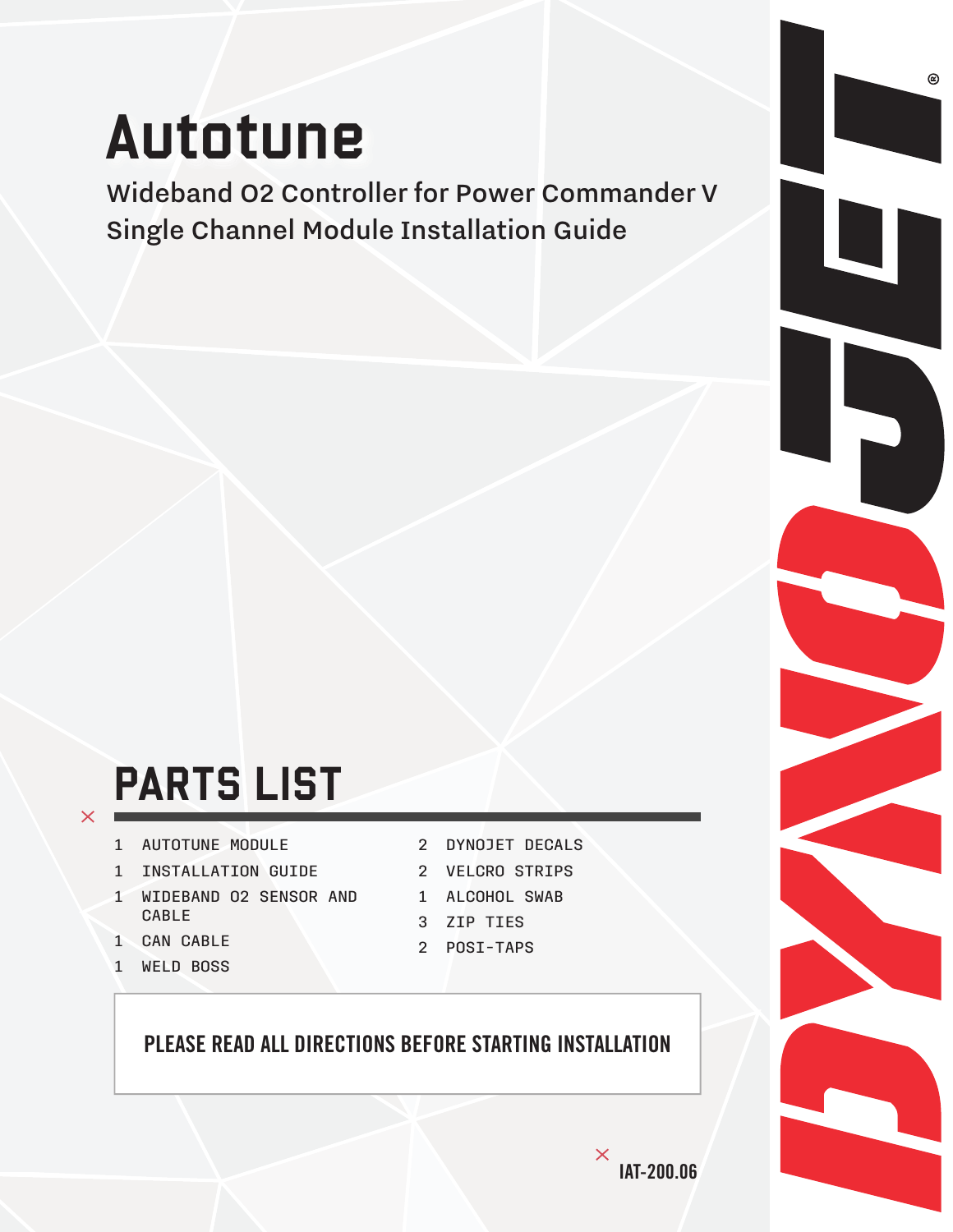## INSTALLATION

The Autotune kit is a universal product that can be utilized on any model using the PCV and which has a 12v power source. The system is not NOT intended to disable, eliminate, or replace stock OEM O2 sensors that may or may not be present on the vehicle.

## Installing the Weld Boss

Many stock and aftermarket exhausts come equipped with an O2 sensor. If your system uses a M18x1.5mm thread then you can simply use this location for the Autotune sensor. If you have to drill a hole for a new bung (mild steel bung included), we recommend doing so before the catalytic converter (if applicable). Positioning the weld bung in a location where multiple cylinders collect is the preferred location. If your application has a "2-into-2" design, it's recommended to position the weld bung/sensor approximately 6-inches from the exhaust port on the respective cylinder you wish to tune.

Mount the weld boss in a manner that reduces the risk of moisture contamination on the sensor. Condensation can build up in the exhaust pipes and potentially damage the sensor. Ideally, you should orient the weld boss so the sensor is between the 9 o'clock and 3 o'clock position. A 10° inclination off the horizontal plane should be considered a minimum.

Note: Verify you have adequate clearance for the sensor and wiring harness. Make sure the O2 sensor harness is as straight as possible. If you must secure the harness to keep away from danger make sure you do not squeeze the sheathing of the harness.

### Installing the Autotune Module

- 1 Install the Autotune module near the PCV.
- 2 Connect the Autotune module to the PCV using the supplied CAN cable. It does not matter what port the cable is connected to.
- 3 Connect the O2 sensor cable to the O2 sensor and route the cable to the Autotune module ensuring the cable will not get pinched or damaged by the exhaust. The cable can be trimmed shorter if desired.
- 4 Connect the O2 sensor cable to the Autotune Module.
- 5 Connect the BLACK wire from the AT200 to a good chassis ground using either one of the supplied Posi-taps or ring lug. The negative side of the battery is a good location.
- 6 Connect the RED wire of the AT200 to a switched 12v source using the supplied Posi-tap. The power for the tail light is a good location. Most PCV install guides will tell you the wire color for this location.
- 7 Block or disable the clean air injection system if applicable (see tech tips).





#### 2 AUTOTUNE SINGLE CHANNEL MODULE **Installation Guide (2)**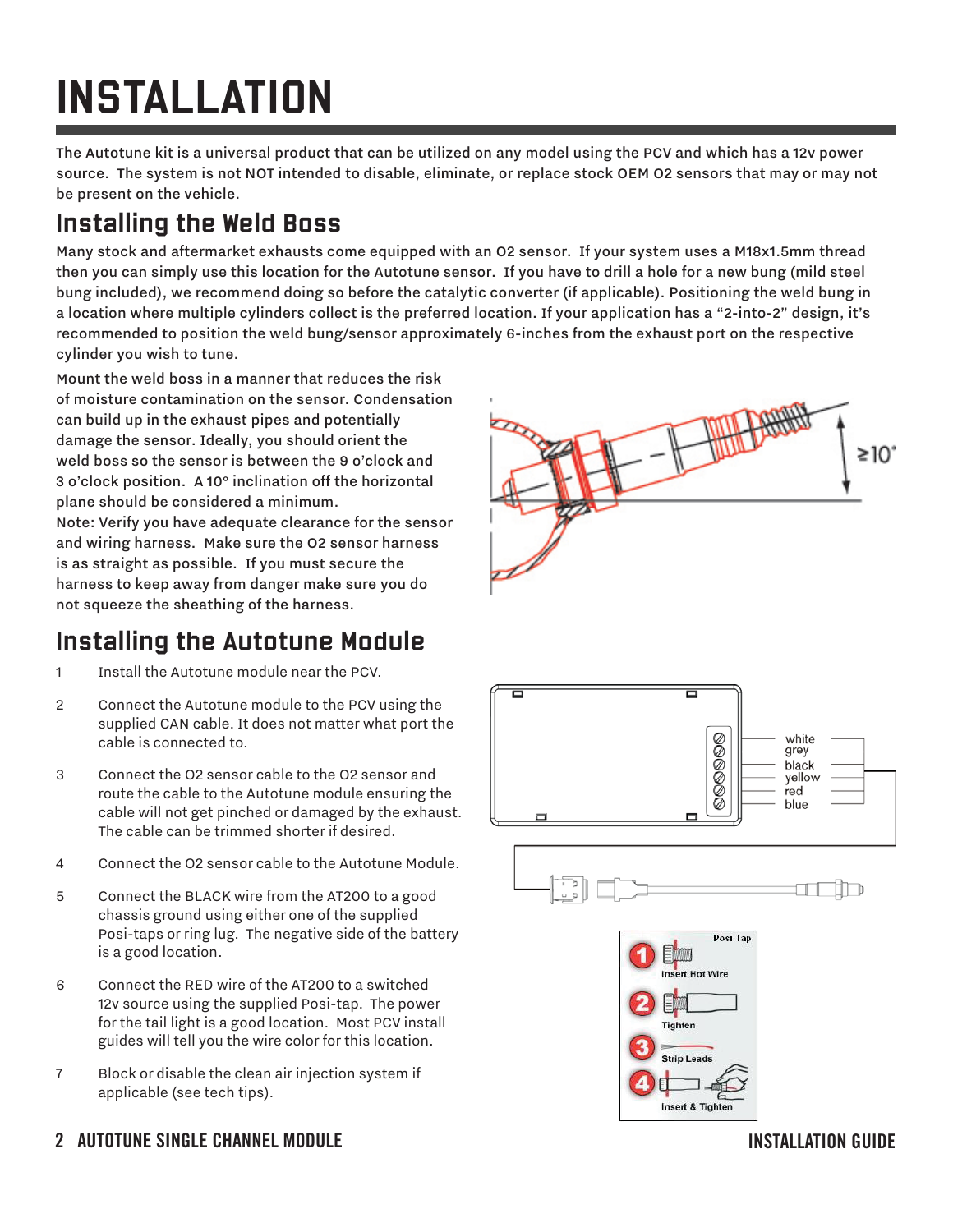## USING AUTOTUNE

The Autotune kit when used in conjunction with the PCV allows the bike to be automatically tuned to a target air/fuel ratio. To use this feature you must first enable Autotune in the PCV.





- 1 Click **Power Commander Tools >Configure >Features Enables and Input Selections** or press **CTRL+F**.
- 2 Check the box next to Auto Tune to enable the Autotune feature.
- 3 If you are using a switch to turn Autotune ON/OFF, check the box next to Auto Tune Switch.
- 4 Click **Configure** to adjust the Autotune settings.

How much time after starting the engine the software waits until it starts sampling.

The temperature the engine needs to reach before the software starts sampling (optional wiring needed to function).

The maximum the software will trim per session.

|                                                                                                                  |                            | Auto Tune - Target AFG - Cylinder 2 - Gear 1,2,3,4,3,6 |                |          |          |          |              |      |      |      |
|------------------------------------------------------------------------------------------------------------------|----------------------------|--------------------------------------------------------|----------------|----------|----------|----------|--------------|------|------|------|
|                                                                                                                  |                            | <b>Throttle Position</b>                               |                |          |          |          |              |      |      |      |
| Fuel                                                                                                             |                            |                                                        | 0 <sup>2</sup> | 2%       | 5%       | 10%      | 15%          | 20%  | 40%  | 60%  |
| Ignition<br>Auto Tune<br>₿<br>E-Cylinder 2<br>Target AFR<br>$\ln$ Trim<br>E-Cylinder 1<br>Target AFR<br>$-$ Trim |                            | 500                                                    | $\mathbf{0}$   | $\bf{0}$ | $\bf{0}$ | $\bf{0}$ | $\mathbf{u}$ | 0    | 0    | 0    |
|                                                                                                                  |                            | 750                                                    | $\mathbf{0}$   | 13.2     | 13.2     | 13.2     | 13.2         | 0    | O    | 0    |
|                                                                                                                  |                            | 1000                                                   | 0              | 13.2     | 13.2     | 13.2     | 13.2         | 0    | n    | 0    |
|                                                                                                                  | $rac{0}{\alpha}$<br>Ē<br>Ğ | 1250                                                   | $\mathbf{0}$   | 13.2     | 13.2     | 13.2     | 13.2         | 13.2 | 13.2 | 13.2 |
|                                                                                                                  |                            | 1500                                                   | $\mathbf{0}$   | 13.2     | 13.2     | 13.2     | 13.2         | 13.2 | 13.2 | 13.2 |
|                                                                                                                  |                            | 1750                                                   | $\mathbf{0}$   | 13.2     | 13.2     | 13.2     | 13.2         | 13.2 | 13.2 | 13.2 |
|                                                                                                                  |                            | 2000                                                   | $\mathbf{u}$   | 13.2     | 13.2     | 13.2     | 13.2         | 13.2 | 13.2 | 13.2 |
|                                                                                                                  |                            | 2250                                                   | $\mathbf{u}$   | 13.2     | 13.5     | 13.5     | 13.5         | 13.5 | 13.2 | 13.2 |
|                                                                                                                  | п<br>ŧ                     | 2500                                                   | $\mathbf{0}$   | 13.2     | 13.7     | 13.7     | 13.7         | 13.7 | 13.2 | 13.2 |
|                                                                                                                  | F                          | 2750                                                   | $\mathbf 0$    | 13.2     | 13.7     | 13.7     | 13.7         | 13.7 | 132  | 13.2 |
|                                                                                                                  |                            | 3000                                                   | $\mathbf{0}$   | 13.2     | 13.7     | 13.7     | 13.7         | 13.7 | 13.2 | 13.2 |
|                                                                                                                  |                            | 3250                                                   | $\mathbf{0}$   | 13.2     | 13.7     | 13.7     | 13.7         | 13.7 | 13.2 | 13.2 |

Shows current table being altered  $\overline{\phantom{A}}$  Most maps from Dynojet will include a base Target AFR table. These settings are intended to deliver optimal performance while still maintaining decent fuel mileage in the cruise area (for most models).

- 5 To alter the AFR target click on **Target AFR** in the tree view.
- 6 Expand each cylinder and/or gear if necessary to view the corresponding table. If necessary type in different values in the cells. Multiple cells can be highlighted by using click/drag with the mouse.

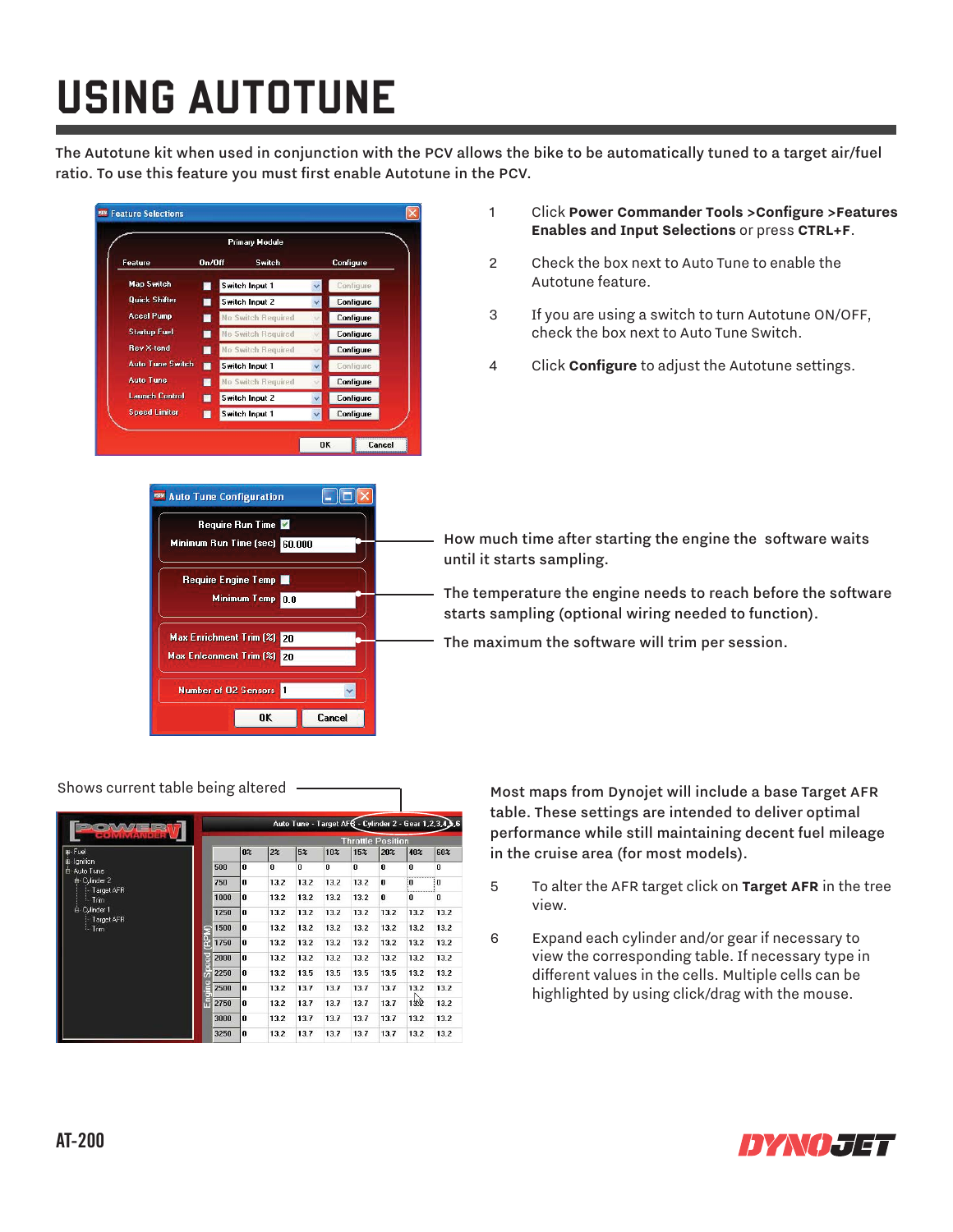It is recommended to load a base map into the PCV that best corresponds to your bikes current configuration. This will decrease the time in which it takes for the Autotune module to achieve its target air/fuel.

A switch can be wired into the PCV to be used to toggle between your base map and learning mode. Any SPST (open/ close) type switch can be used. When the switch is OPEN the PCV will be running on the base map. When the switch is CLOSED the PCV will go into learn mode and Autotune will start making fuel trim adjustments.

You can toggle between these modes at any time. The values learned for the fuel trims will be saved if you toggle back to the base map.

- 7 After a riding session you can view the Trim table by clicking on the respective table in the tree view and clicking **Get Table**.
- 8 Click **Auto Tune >Accept Trim**s to accept these trims and transfer them into the Fuel map. This will zero out the trim table(s) and add the trim values to the base map(s).

The PCV is configured to only allow the software to trim  $+/-$  20% until you manually accept the trims. You can alter these limits in the Auto Tune configuration. The more the PCV learns the lower you can make this value. By lowering this value it will work as a safety net so if something should go wrong in the unit or bike it will not cause the bike to run poorly.

## TECH TIPS

- If you should see abnormally high values in the trim tables then check the following:
	- Intake leaks
	- Exhaust leaks check at all exhaust junctions
	- Sensor condition (see sensor test )
	- Make sure the clean air system is blocked (if applicable). Also called the PAIR valve, the clean air system draws fresh air out of the air box and dumps into the exhaust port to help ignite any unburnt fuel in the exhaust. This extra air will skew the AFR readings of the Autotune module.
- Dynojet does not recommend inputting values in the 0% column of the Target AFR tables. If you should need to tune the 0% column to combat popping on deceleration input values directly in the Fuel tables.
- If fuel mileage is a concern then you can alter the Target AFR values in the cruise range. Dynojet considers the cruise range to be around 5-20% throttle. Dynojet does not recommend making the bike any leaner than 14.7 in the Target AFR cells.
	- Dynojet has found that for the best compromise of fuel mileage and throttle response to set the cruise range to 13.7-14.0.
	- For all other ranges 12.8-13.4 seems to work best. For the best results it is recommended to bring the bike to an Authorized Tuning Center to have them verify the AFR values.
- Make sure the sensor is not dropped or subjected to wet conditions. The O2 sensors used in this kit are a Bosch unit and do not come with any warranty.
- To verify that Autotune is working, you should see a real time AFR reading in the lower right hand corner of the software after the engine has been running for at least a minute.
	- A value of 9.99 could indicate a faulty sensor or the sensor wired incorrectly to the module.
	- A value of 0.00 could indicate that the Auto Tune has not been enabled in the software.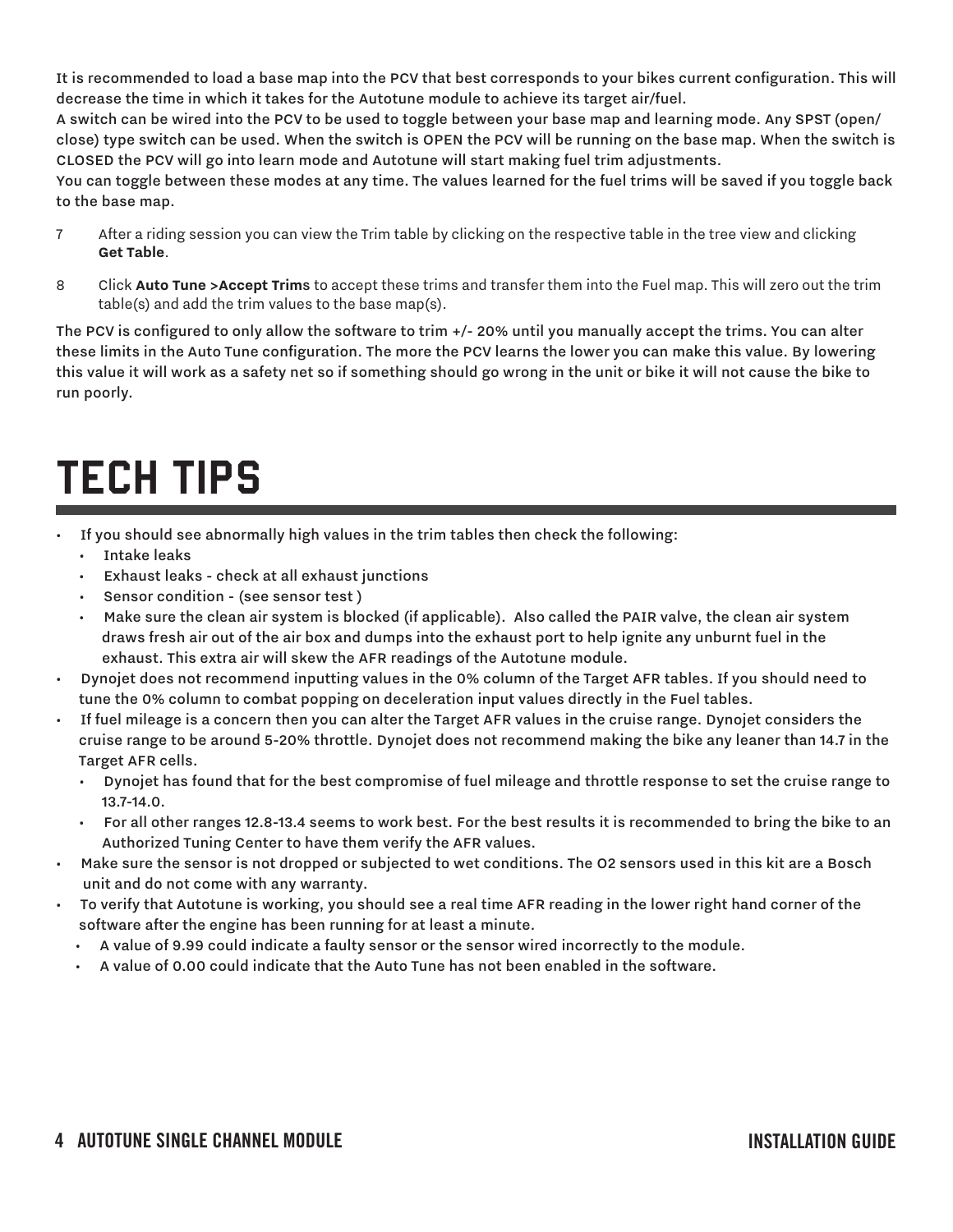## O2 SENSOR TEST

The Autotune kit has a built in circuit which allows you to test the sensor accuracy and condition.



- 1 Remove the sensor from the exhaust system and hold in ambient air.
- 2 Verify the Autotune kit has been powered up for at least one minute.
- 3 Press and hold the function button on the front of the corresponding Autotune kit for three seconds and release the button.

 The LED light will blink rapidly, pause for a moment, and then begin to flash.

- 4 Count the number of flashes and refer to the chart.
- 5 Retest the sensor if there is any question as to the purity of the air during the test.

 A value of 0.00 could indicate that the Autotune has not been enabled in the software.